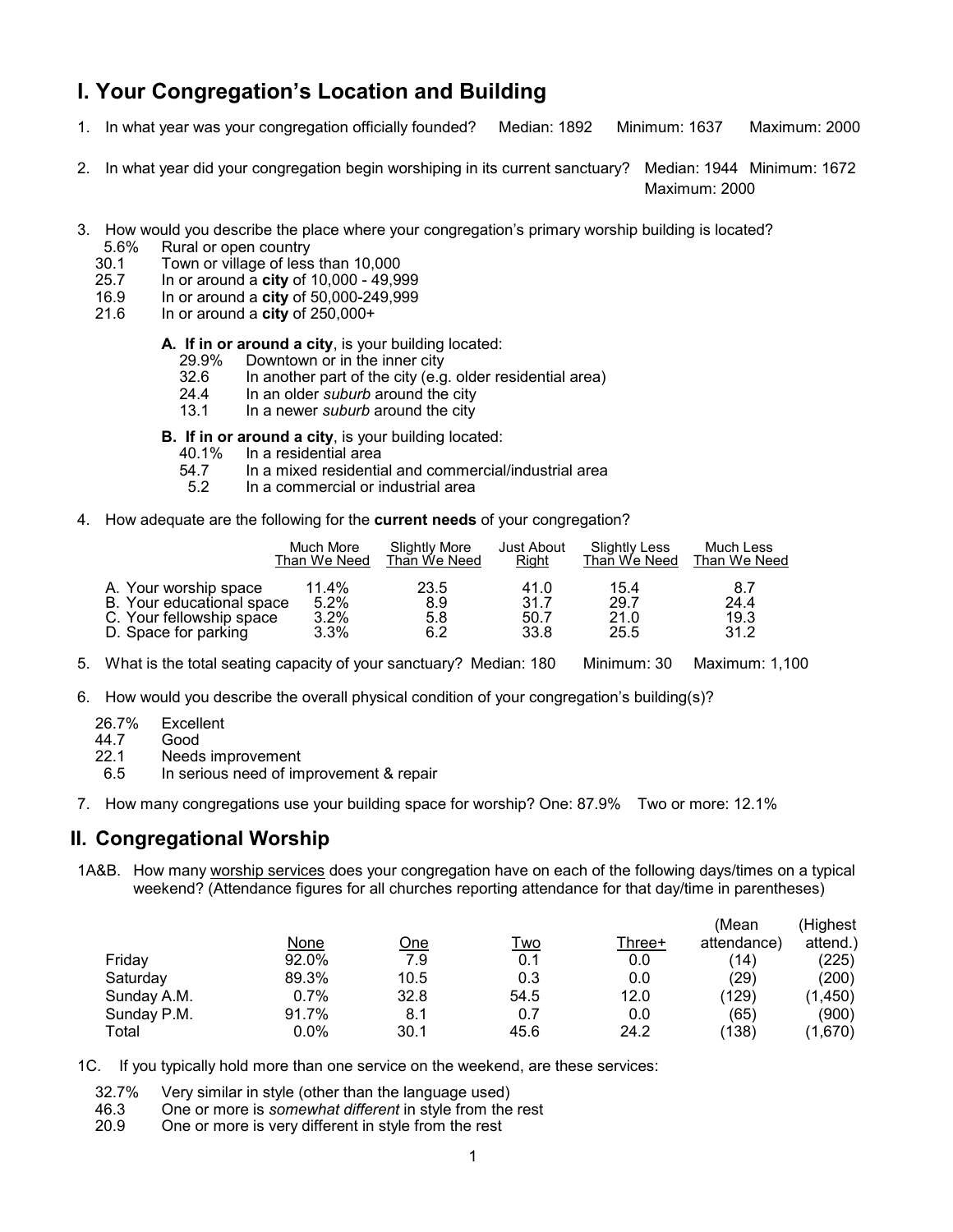- 2. Please list all the languages in which your congregation conducts worship services on a typical weekend:
	- 99.9% English (Note: sums to more than 100% due to multiple languages mentioned by some churches)<br>1.5 Spanish
	- 1.5 Spanish<br>0.7 Sign Lan
	- 0.7 Sign Language<br>2.2 Other
	- Other
- 3. About how full is your place of worship at the service with the largest attendance?
	- 6.0% Less than 20%
	- 20.6 21 to 40%<br>23.5 41 to 60%
	- 23.5 41 to 60%<br>23.4 61 to 80%
	- 23.4 61 to 80%
	- More than 80%
	- 6.3 Completely full, with some people standing
- 4. How well do the following describe your worship service with the largest attendance?  $($   $\vee$  one on each line)

|    |                                              | Very  | Quite | Some- |          | Not           |
|----|----------------------------------------------|-------|-------|-------|----------|---------------|
|    |                                              | Well  | Well  | What  | Slightly | <u>At All</u> |
|    | It is reverent                               | 38.2% | 49.5  | 11.8  | 0.4      | 0.0           |
| В. | It is joyful                                 | 30.0% | 45.8  | 20.7  | 2.8      | 0.6           |
|    | It is friendly                               | 45.7% | 41.2  | 11.9  | 1.2      | 0.0           |
| D. | It is informal                               | 7.4%  | 18.9  | 40.3  | 23.6     | 9.8           |
| Е. | It is exciting                               | 9.4%  | 30.3  | 39.0  | 16.5     | 4.9           |
|    | It includes formal liturgy                   | 54.0% | 39.9  | 4.7   | 1.2      | 0.3           |
| G. | It is innovative                             | 6.9%  | 13.6  | 35.7  | 32.8     | 11.1          |
| Н. | It is predictable                            | 21.0% | 46.4  | 26.4  | 5.2      | 0.9           |
|    | It has a sense of expectancy                 | 10.4% | 37.2  | 35.9  | 12.7     | 3.9           |
|    | It has a sense of God's presence             | 52.3% | 40.0  | 6.8   | 0.8      | 0.1           |
|    | It uses gender neutral or inclusive language | 9.4%  | 21.2  | 31.4  | 19.7     | 18.4          |

5. How often does the sermon or homily in your worship service(s) *focus* on: ( $\vee$  one on each line)

|                                      | Always | Often | Sometimes | Seldom | Never |
|--------------------------------------|--------|-------|-----------|--------|-------|
| A. God's love and care               | 44.8%  | 52.3  | 2.3       | 0.7    | 0.0   |
| B. Practical advice for daily living | 10.5%  | 46.1  | 36.1      | 6.7    | 0.6   |
| C. Personal spiritual growth         | 17.0%  | 65.5  | 16.3      | 0.9    | 0.4   |
| D. Social justice or social action   | 2.5%   | 24.9  | 53.4      | 17.6   | 1.5   |
| E. The mystery of God                | 15.2%  | 46.6  | 32.3      | 5.5    | 0.4   |
| F. Personal Salvation                | 8.2%   | 31.2  | 37.6      | 19.8   | 3.2   |
| G. Struggling with faith and belief  | 9.3%   | 54.7  | 30.6      | 5.0    | 0.4   |
| H. Living a moral life               | 7.6%   | 38.9  | 43.2      | 9.4    | 0.9   |
| Stewardship of time and money        | 1.2%   | 21.7  | 53.5      | 21.9   | 1.6   |

6. How often does the sermon or homily include **a lot of**:  $(\vee$  one on each line)

|                                                  | Always | Often | Sometimes | Seldom | <u>Never</u> |
|--------------------------------------------------|--------|-------|-----------|--------|--------------|
| A. Personal stories or first-hand experiences    | 12.8%  | 57.4  | 24.7      | 4.7    | 0.3          |
| B. Literary or scholarly references              | 3.8%   | 33.4  | 44.3      | 16.7   | 1.7          |
| C. Illustrations from contemporary media (e.g.,  |        |       |           |        |              |
| magazines, newspapers, television, movies, etc.) | 5.1%   | 41.0  | 43.0      | 10.1   | 0.9          |
| Detailed explanations of scripture or doctrine   | 13.3%  | 37.9  | 34.2      | 13.9   | 0.6          |

7. How often are the following included as part of your congregation's worship service(s)? ( $\vee$  one on each line)

|                                                        | Always | Often | Sometimes     | Seldom | Never |
|--------------------------------------------------------|--------|-------|---------------|--------|-------|
| A. Reading/recitation of creeds or statements of faith | 90.7%  | 6.8   | $1.5^{\circ}$ | 0.6    | 0.4   |
| B. A time for members to testify about their faith     | 2.1%   | 2.4   | 16.6          | 42.5   | 36.3  |
| C. A time in worship for people to greet each other    | 89.0%  | 7.0   | 0.9           | 17     | 1.3   |
| D. The use of visual projection equipment              | 1.7%   | 1.1   | 2.8           | 174    | 77.1  |
| E. The use of incense or candles                       | 73.1%  | 8.5   | 9.3           | 6 Զ    | 2.2   |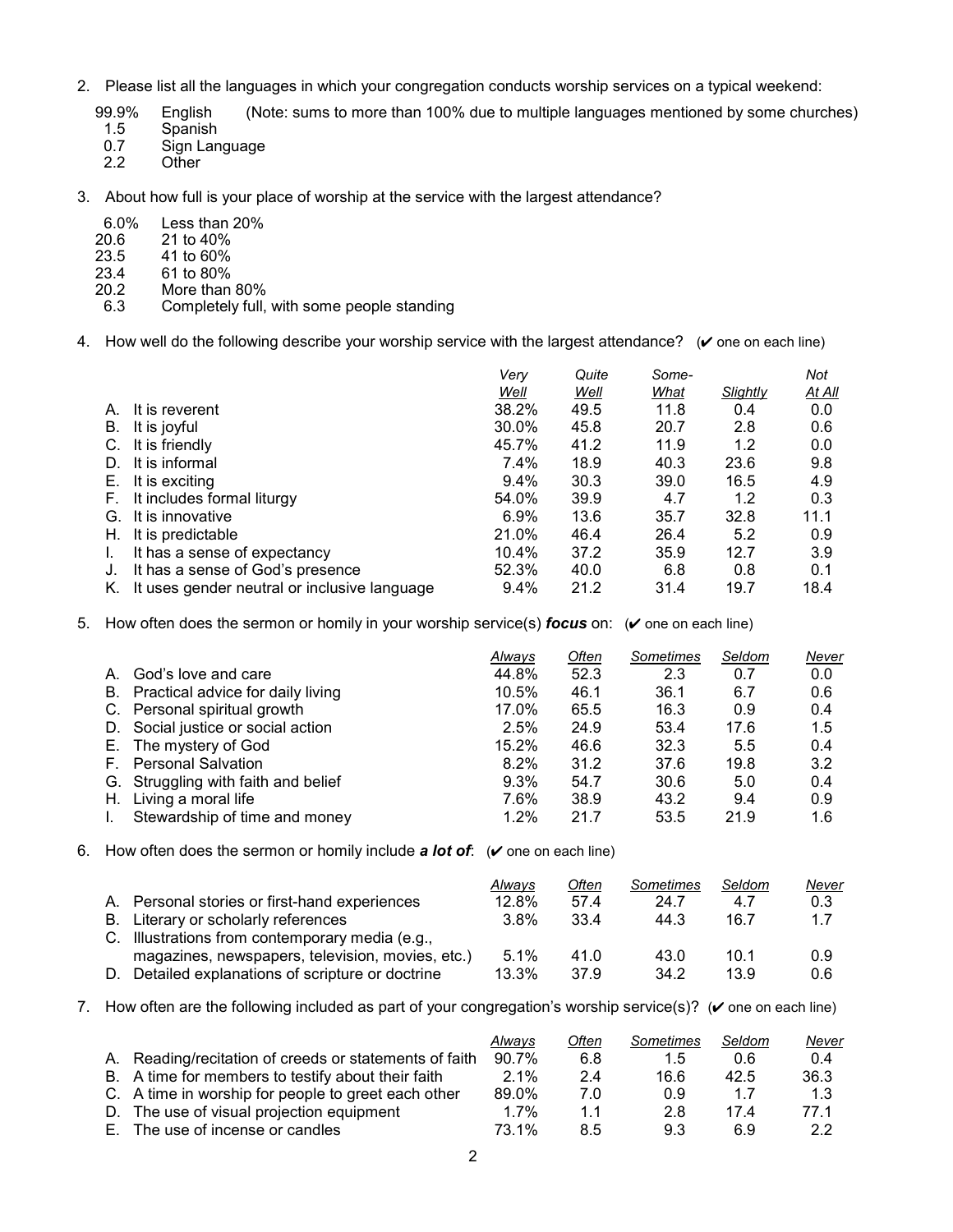| F. Dance or drama               |  | 0.6% 1.8 17.1 43.0 37.5 |     |
|---------------------------------|--|-------------------------|-----|
| G. Kneeling by the congregation |  | 70.7% 16.4 6.8 3.1      | 3.0 |

8. How often are the following used in your congregation's worship service(s)? ( $\checkmark$  one on each line)

|                                              | Always  | Often | Sometimes | Seldom | <u>Never</u> |
|----------------------------------------------|---------|-------|-----------|--------|--------------|
| A. Organ and/or piano                        | 76.2%   | 17.4  | 1.5       | 2.4    | 2.5          |
| B. Electronic keyboard or synthesizer        | 9.1%    | 8.5   | 13.0      | 21.2   | 48.3         |
| C. Electric guitar or bass                   | 3.3%    | 4.9   | 7.5       | 17.9   | 66.5         |
| D. Non-electronic string or wind instruments | 4.1%    | 15.1  | 40.7      | 23.2   | 16.9         |
| E. Drums or other percussion instruments     | 2.8%    | 2.7   | 16.1      | 25.2   | 53.2         |
| F. Recorded music (tapes, cd's, etc.)        | $1.5\%$ | 1.5   | 11.3      | 244    | 63.3         |

9. When visitors attend worship services at your church, *about* how many members usually welcome them?

| 46.3% | More than five      |
|-------|---------------------|
| 10 Q  | Thus on to find the |

40.6 Three to five

- 12.9 One or two<br>0.1 None None
- 
- 10. In comparison to the style of your congregationís primary worship service 5 years ago, would you say the style of your current primary worship service: [Skip if your church is less than 5 years old]
	- 31.5% Is basically the same<br>39.2 Changed a little
	- 39.2 Changed a little<br>20.8 Changed more t
	- 20.8 Changed more than a little<br>8.6 Changed a lot
	- Changed a lot
- 11. How well does each of the following statements describe your congregation?  $(V$  one on each line)

|      |                                                          | Verv  | Quite | Some-       |          | Not    |
|------|----------------------------------------------------------|-------|-------|-------------|----------|--------|
|      |                                                          | Well  | Well  | <u>What</u> | Slightly | At All |
| А.   | Our congregation is like a close-knit family             | 19.9% | 41.9  | 33.0        | 4.6      | 0.6    |
| В.   | Our congregation is spiritually vital and alive          | 16.6% | 49.2  | 29.1        | 4.6      | 0.5    |
| C.   | Our congregation is working for social justice           | 5.5%  | 18.4  | 42.4        | 28.4     | 5.3    |
| D.   | Our congregation helps members deepen their              |       |       |             |          |        |
|      | relationship with God                                    | 17.1% | 47.6  | 30.1        | 4.4      | 0.7    |
|      | E. We are trying to increase our racial/ethnic diversity | 9.8%  | 19.0  | 30.9        | 24.6     | 15.7   |
| F.   | Our congregation celebrates its Episcopal heritage       | 35.9% | 42.6  | 17.6        | 3.5      | 0.3    |
|      | G. We are a moral beacon in our community                | 10.9% | 33.4  | 35.3        | 17.2     | 3.2    |
| Н.   | We welcome new ways of doing worship and                 |       |       |             |          |        |
|      | ministry                                                 | 8.2%  | 23.5  | 42.0        | 22.5     | 3.8    |
| L.   | Disagreements and conflicts are dealt with               |       |       |             |          |        |
|      | openly here                                              | 10.8% | 42.7  | 35.1        | 9.7      | 1.7    |
| J.   | Our worship services are inspirational and uplifting     | 28.2% | 51.7  | 17.7        | 1.6      | 0.9    |
| K. . | Our congregation has a strong racial/ethnic or           |       |       |             |          |        |
|      | national identity it is trying to preserve               | 2.3%  | 6.8   | 9.5         | 20.8     | 60.5   |
|      | Members are excited about the future of                  |       |       |             |          |        |
|      | our church                                               | 28.9% | 35.7  | 26.6        | 6.8      | 2.1    |
|      | M. New members are incorporated easily into the life     |       |       |             |          |        |
|      | Of our congregation                                      | 18.3% | 46.4  | 29.9        | 4.8      | 0.6    |
|      | N. We have a clear sense of mission and purpose          | 17.5% | 39.7  | 31.9        | 9.5      | 1.4    |
|      | O. Our congregation provides many opportunities for      |       |       |             |          |        |
|      | members to learn about their faith                       | 15.6% | 40.2  | 33.3        | 9.6      | 1.4    |
|      | P. Our programs and activities are well-organized        | 11.6% | 49.9  | 31.1        | 6.8      | 0.6    |
|      | Q. The community around the church is well-informed      |       |       |             |          |        |
|      | about activities taking place in our congregation        | 7.1%  | 23.1  | 40.4        | 24.9     | 4.5    |
|      |                                                          |       |       |             |          |        |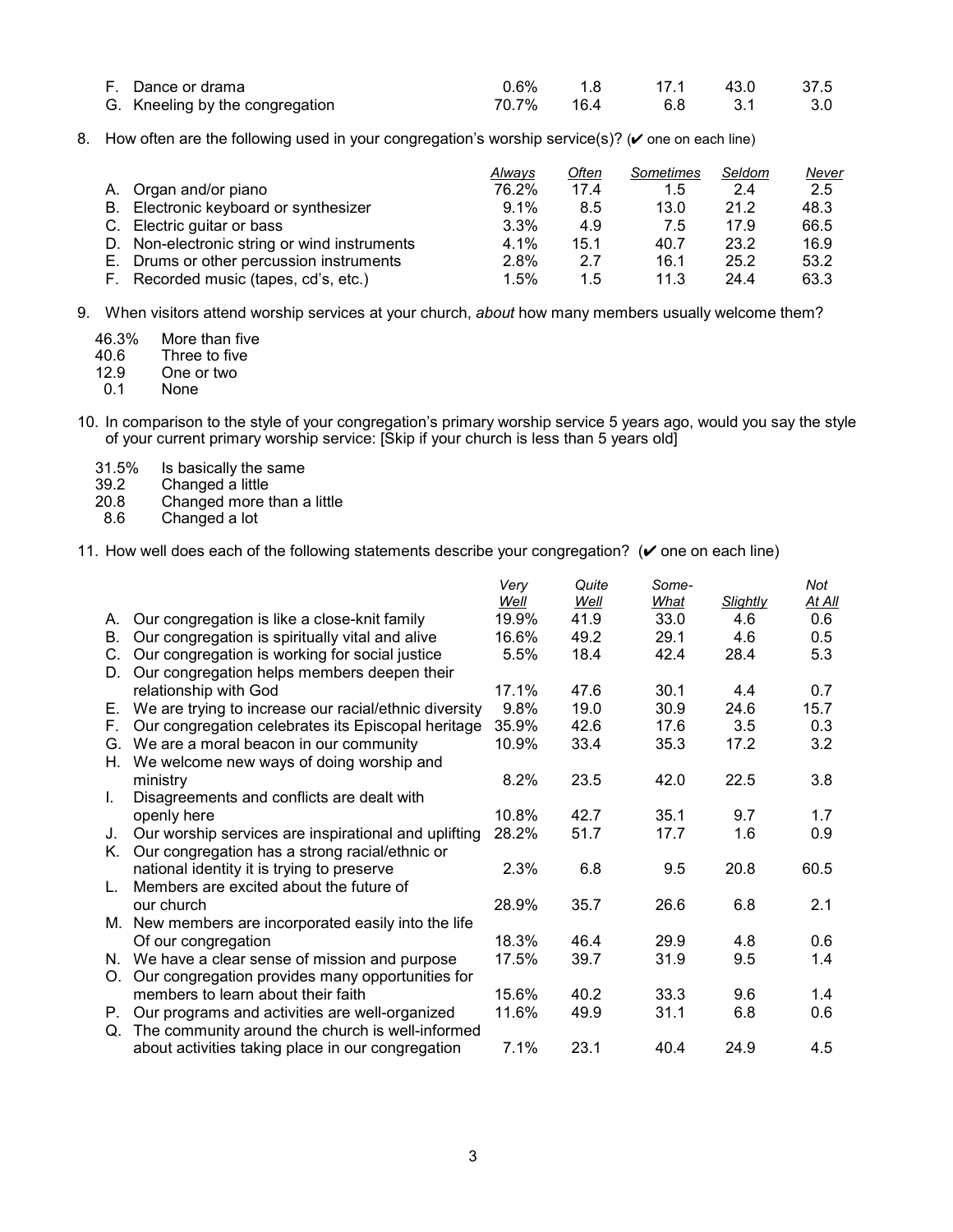12. How important are the following sources of authority in the worship and teaching of your congregation?  $(V$  one on each line)

|                                                                                                            | Absolutely<br>Foundational | Verv<br>Important | Somewhat<br>Important | Little or no<br>Importance |
|------------------------------------------------------------------------------------------------------------|----------------------------|-------------------|-----------------------|----------------------------|
| A. The Bible                                                                                               | 53.9%                      | 42.7              | 3.4                   | 0.0                        |
| B. Historic creeds, doctrines & tradition                                                                  | 37.9%                      | 49.2              | 12.5                  | 0.4                        |
| C. Revelation of the Holy Spirit                                                                           | 26.0%                      | 42.4              | 26.8                  | 4.8                        |
| D. Human reason                                                                                            | 18.3%                      | 57.0              | 22.3                  | 2.4                        |
| E. Personal intuition or enlightenment                                                                     | $8.4\%$                    | 40.1              | 39.9                  | 11.7                       |
| F. Now please write the letter of the <b>one</b> source of authority that is <b>most important</b> in your |                            |                   |                       |                            |

congregation's worship and teaching (as difficult a choice as this may be) in this box:

|  |  | 61.1% A. The Bible |
|--|--|--------------------|
|--|--|--------------------|

- 24.2 B. Historic creeds, doctrines & tradition
- 6.3 C. Revelation of the Holy Spirit 6.2 D. Human reason
- D. Human reason
- 2.2 E. Personal intuition or enlightenment

## **III. Your Congregation's Participants**

1. Approximately how many persons would you say are associated *in any way* with the religious life of this congregation — counting both adults and children, counting both regular and irregular participants, counting both official or registered members and also participating nonmembers?

Median: 200 Mean: 339 Minimum: 4 Maximum: 10,000

2. Approximately how many persons — both adults and children — would you say *regularly participate* in the religious life of your congregation — whether or not they are officially members of your congregation?

| A. Number of regularly participating adults (18 and over): Median: 100 | Minimum: 2 | Maximum: 5,000 |
|------------------------------------------------------------------------|------------|----------------|
| B. Number of regularly participating children and teens: Median: 25    | Minimum: 1 | Maximum: 3,000 |

- 3. Since 1995, has the above number of **regularly participating adults**:  $(V \text{ one})$ 
	- 35.2% Increased 10% or more
	-
	- 16.5 Increased 5% to 9%<br>29.7 Staved about the sar 29.7 Stayed about the same<br>9.1 Decreased 5% to 9%
	- Decreased 5% to 9%
	- 9.6 Decreased 10% or more
- 4. Of your total number of **regularly participating adults**, what percent would you estimate are:

|    |                                | None  | Hardly Any<br>1-10% | Few<br>11-20% | Some<br>21-40% | Many<br>41-60% | Most<br>61-80% | All or Nearly All<br>81-100% |
|----|--------------------------------|-------|---------------------|---------------|----------------|----------------|----------------|------------------------------|
| А. | Female                         | 0.0%  | 0.5                 | 0.1           | 2.2            | 68.6           | 26.1           | 2.5                          |
| В. | Not high school graduates      | 19.9% | 52.9                | 15.2          | 8.0            | 1.5            | 0.8            | 1.6                          |
| C. | College graduates              | 0.2%  | 2.6                 | 6.7           | 21.4           | 27.9           | 28.6           | 12.6                         |
| D. | Age 35 or younger              | 1.9%  | 15.7                | 28.1          | 35.7           | 13.8           | 3.7            | 1.1                          |
| Е. | Over 60 years old              | 0.0%  | 3.5                 | 15.2          | 33.5           | 30.1           | 14.8           | 3.0                          |
| F. | Married                        | 0.0%  | 0.0                 | 1.3           | 16.9           | 36.8           | 37.7           | 7.2                          |
| G. | Life-long Episcopalians        | 0.1%  | 4.1                 | 22.6          | 42.0           | 23.6           | 6.3            | 1.3                          |
| Н. | New to our congregation in     |       |                     |               |                |                |                |                              |
|    | the last five years            | 0.7%  | 15.1                | 31.2          | 35.1           | 14.4           | 2.6            | 0.8                          |
|    | Living in the immediate area   |       |                     |               |                |                |                |                              |
|    | around our church building     | 3.1%  | 23.5                | 23.4          | 21.1           | 14.4           | 11.2           | 3.4                          |
|    | Commuting more than 15         |       |                     |               |                |                |                |                              |
|    | minutes to get to worship      | 0.9%  | 15.5                | 28.7          | 30.9           | 14.5           | 7.9            | 1.6                          |
|    | Currently holding volunteer    |       |                     |               |                |                |                |                              |
|    | leadership roles in our church | 0.7%  | 3.9                 | 24.6          | 42.3           | 21.0           | 6.6            | 0.9                          |
|    | In households with incomes     |       |                     |               |                |                |                |                              |
|    | below \$20,000                 | 10.0% | 52.9                | 26.0          | 7.4            | 2.1            | 1.2            | 0.4                          |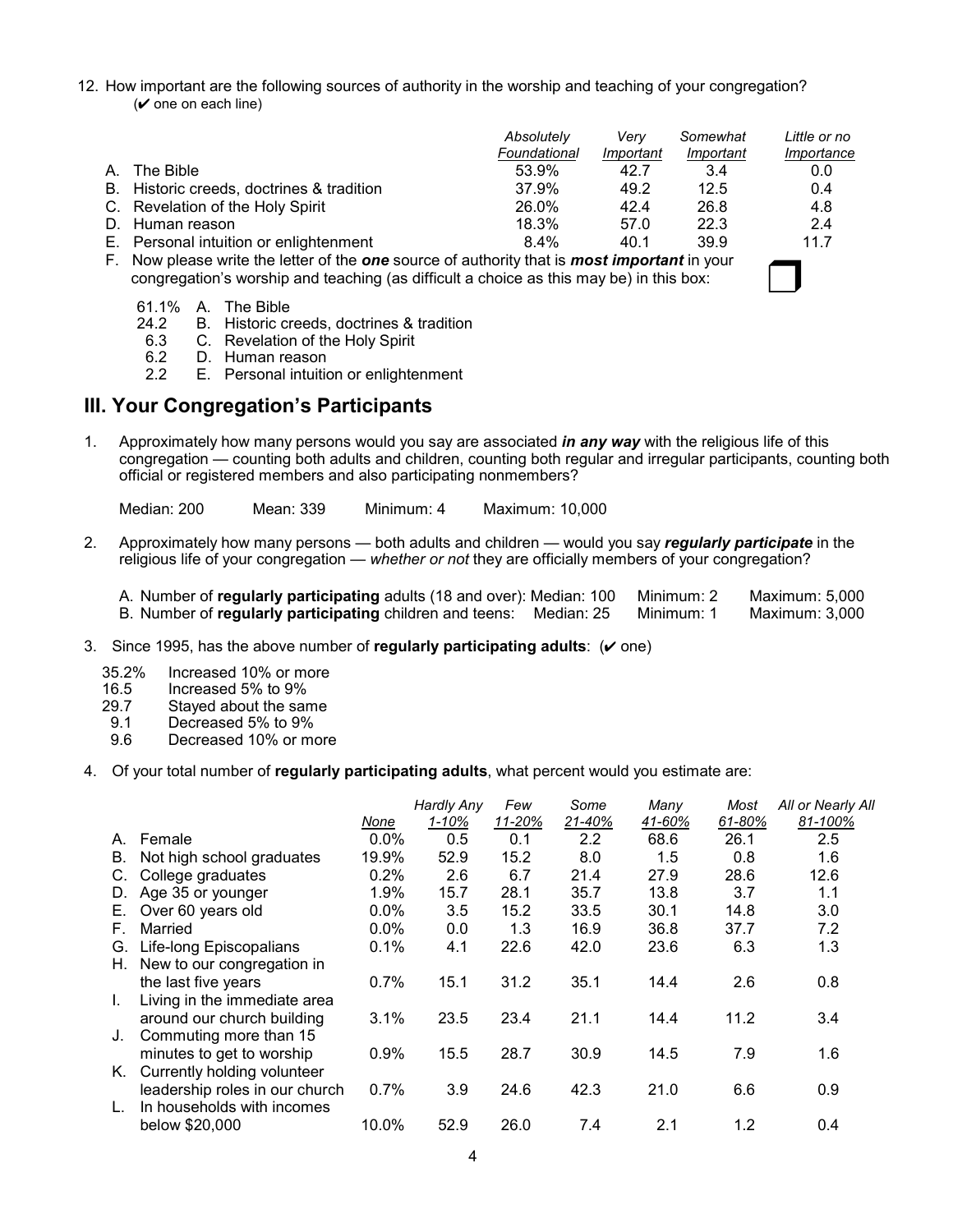| M. In households with incomes  |         |      |      |      |      |      |     |
|--------------------------------|---------|------|------|------|------|------|-----|
| above \$75,000                 | 2.6%    | 20.7 | 23.3 | 23.3 | 17.2 | 11.2 | 1.6 |
| N. In households with children |         |      |      |      |      |      |     |
| under 18 present               | $2.1\%$ | 17.5 | 26.7 | 34 O | 16.0 | 3.6  |     |

5. Of your total number of **regularly participating adults**, how many would you estimate are:

(**Note**: figures below indicate the percentage of Episcopal churches indicating that 70% or more of their regularly participating adults are members of the following racial/ethnic groups. Churches with less than 70% of participants from a single racial/ethnic group are considered multiracial)

- 0.3% American Indian/Alaska Native
- 0.6 Asian<br>2.5 Black
- 2.5 Black or African American<br>0.3 Hispanic or Latino/a
- 0.3 Hispanic or Latino/a<br>89.1 White
- 89.1 White<br>7.0 Multira
- 7.0 Multiracial<br>0.1 Other
- Other
- 5A. Within these racial/ethnic groups, are there any significant national sub-groups (e.g., German, Korean, Irish, Mexican, Caribbean, etc.)?
	- 19.5% Yes  $80.5$
- 6. How would you describe the basic *theological* outlook of the majority of your regularly participating adults? ( $\vee$  one)
	- 7.0% Very conservative
	- 32.0 Somewhat conservative
	- 40.9 Moderate
	- 17.0 Somewhat progressive or liberal
	- 3.2 Very progressive or liberal
- 7. Would you describe the regularly participating adults in your congregation as basically similar or dissimilar to nearby residents in terms of race, ethnicity, income, age and lifestyle?  $(v$  one on each line)

|    |                                    | Similar | Dissimilar |
|----|------------------------------------|---------|------------|
| A. | Race                               | 91.0%   | 9.0        |
|    | B. Ethnicity (culture or language) | 91.2%   | 8.8        |
|    | C. Income                          | 77.9%   | 22.1       |
|    | D. Age                             | 76.6%   | 23.4       |
|    | E. Lifestyle                       | 80.2%   | 19.8       |

# **IV. Congregational Programs**

1. During the past 12 months, did your congregation have any of the following programs or activities in addition to church school or Sunday school? (Note: totals will not sum to 100% due to multiple "yes" responses)

| IF YES: A one-time, short-term or occasional event?<br>On-going during a particular season? |         | Check all the "Yes" boxes that apply |                                    |                           |  |
|---------------------------------------------------------------------------------------------|---------|--------------------------------------|------------------------------------|---------------------------|--|
| On-going throughout the year?                                                               | No      | One-Time, Short-<br>Term, Occasional | <b>On-going During</b><br>A Season | On-going Thru<br>The Year |  |
| Bible study (other than Church School)<br>А.                                                | 11.1%   | 18.5%                                | 31.0%                              | 54.4%                     |  |
| Theological or doctrinal study<br>В.                                                        | 26.6%   | 28.2%                                | 32.7%                              | 15.7%                     |  |
| Prayer or meditation groups                                                                 | 19.8%   | 18.9%                                | 17.9%                              | 47.3%                     |  |
| Spiritual retreats<br>D.                                                                    | 43.5%   | 44.5%                                | $8.0\%$                            | 4.6%                      |  |
| E. Community Service                                                                        | $6.7\%$ | 24.9%                                | 11.8%                              | 63.8%                     |  |
| Parenting or marriage enrichment<br>F.                                                      | 70.6%   | 20.5%                                | 4.8%                               | 4.3%                      |  |
| Choir(s)<br>G.                                                                              | 18.9%   | 7.6%                                 | 12.4%                              | 63.5%                     |  |
| H. Other performing arts (e.g. music, dance, drama)                                         | 48.0%   | 32.9%                                | 9.6%                               | 10.1%                     |  |
| Groups that discuss books or contemporary issues                                            | 46.1%   | 22.5%                                | 16.7%                              | 15.8%                     |  |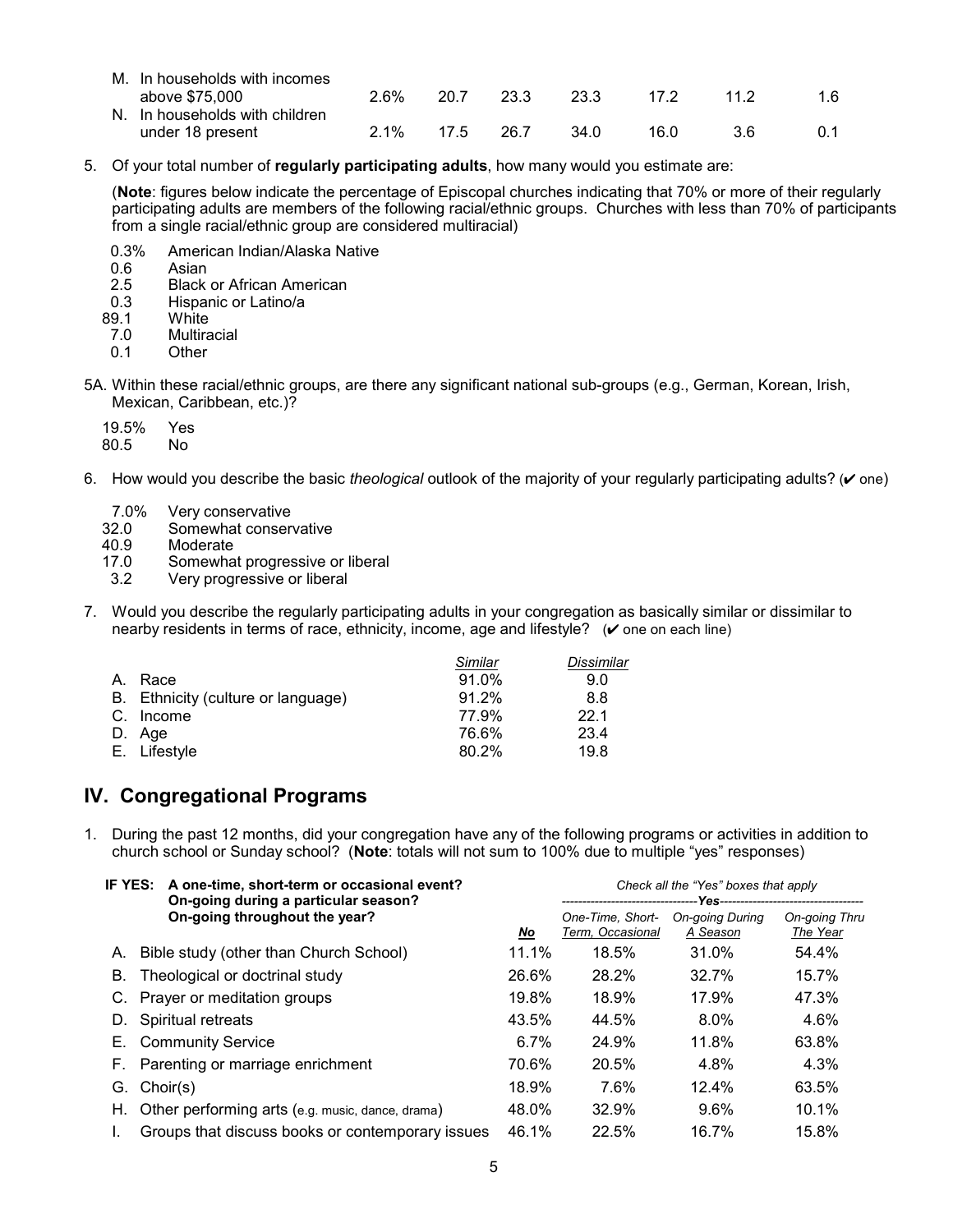| J. | Self-help or personal growth groups                | 56.6% | 15.0% | 7.6%    | 21.6% |
|----|----------------------------------------------------|-------|-------|---------|-------|
|    | K. Exercise, fitness or weight loss groups/classes | 83.5% | 4.3%  | $3.1\%$ | 9.3%  |
|    | L. Sports teams                                    | 88.0% | 3.9%  | $5.7\%$ | 2.2%  |
|    | M. Youth/Teen activities                           | 20.3% | 19.2% | 14.9%   | 48.7% |
|    | N. Young Adult activities                          | 67.0% | 17.9% | 5.5%    | 10.0% |
|    | O. Senior Adult activities                         | 51.2% | 17.3% | $9.6\%$ | 23.7% |
| Р. | Mens/Womens ministries (e.g. ECW, Promisekeepers)  | 28.1% | 10.3% | $9.0\%$ | 55.7% |

- 2. About how many children and youth attend your Church School on a typical Sunday? Median: 20 Max.: 600
- 3. To what extent does your congregation emphasize in its worship and education the following *home or personal*   $practices?$  ( $\vee$  one on each line)

|                                             | A Great | Quite |      | А      | Not    |
|---------------------------------------------|---------|-------|------|--------|--------|
|                                             | Deal    | A Bit | Some | Little | At All |
| A. Personal prayer, meditation or devotions | 29.4%   | 40.4  | 25.6 | 4.1    | 0.6    |
| B. Studying the Bible                       | 22.6%   | 38.9  | 30.4 | 7.5    | 0.6    |
| C. Family devotions                         | $8.2\%$ | 22.1  | 44.3 | 19.2   | 6.3    |
| Fasting                                     | 1.5%    | 4.3   | 26.8 | 44.8   | 22.6   |
| E. Observing dietary restrictions           | $0.1\%$ | 0.9   | 5.2  | 16.2   | 77.6   |
| F. Abstinence from alcohol                  | 1.2%    | 2.2   | 7.7  | 19.7   | 69.3   |
| G. Keeping the Sabbath day Holy             | 10.6%   | 16.1  | 28.6 | 27.1   | 17.7   |
| H. Abstaining from premarital sex           | 6.2%    | 11.5  | 24.7 | 26.6   | 31.1   |
|                                             |         |       |      |        |        |

- 4. Does your church have an organized program for keeping up with membersí needs and providing ministry at the neighborhood level (e.g., shepherding, deacon/elder, care group, area pastor)?
	- 54.1% Yes 45.9
- 5. Many churches make use of small groups for fellowship, spiritual nurture, etc. (in addition to Church School). Which statement best describes your congregation?
	- 21.8% Such groups do not exist within our congregation
	- 49.5 A few such groups meet, but they are not central to our congregation's program<br>28.7 Small groups are central to our strategy for Christian nurture and spiritual format
	- Small groups are central to our strategy for Christian nurture and spiritual formation
- 6. To what extent are the teenage children of church members involved in the religious life of your congregation?
	- 10.8% A very great extent
	- 36.5 A large extent
	- 31.9 Some extent
	- 14.9 A slight extent
	- 5.9 Not at all
- 7. If someone visited your church and indicated that they were a visitor in the friendship book, registration book, or on a visitorís card, how long would it take on average before they received a *visit* or *phone call* from the church?
	- 4.0% We have no visitor's cards or friendship/registration books for visitors to identify themselves<br>43.2 Within a few days
	- Within a few days
	- 26.1 Within a week
	- 9.3 Within a few weeks<br>3.9 More than a few wee
	- More than a few weeks (or never)
	- 13.6 No visits or phone calls, but we do send a letter
- 8. About how many *visits* or *phone calls* to prospective members, worship visitors, or to newcomers in the community does the ministerial staff of your church make in an average month?
	- 18.7% None
	- 28.7 One or two<br>27.7 Three to fiv
	- Three to five
	- 14.2 Six to ten<br>10.7 Fleven or
	- **Eleven or more**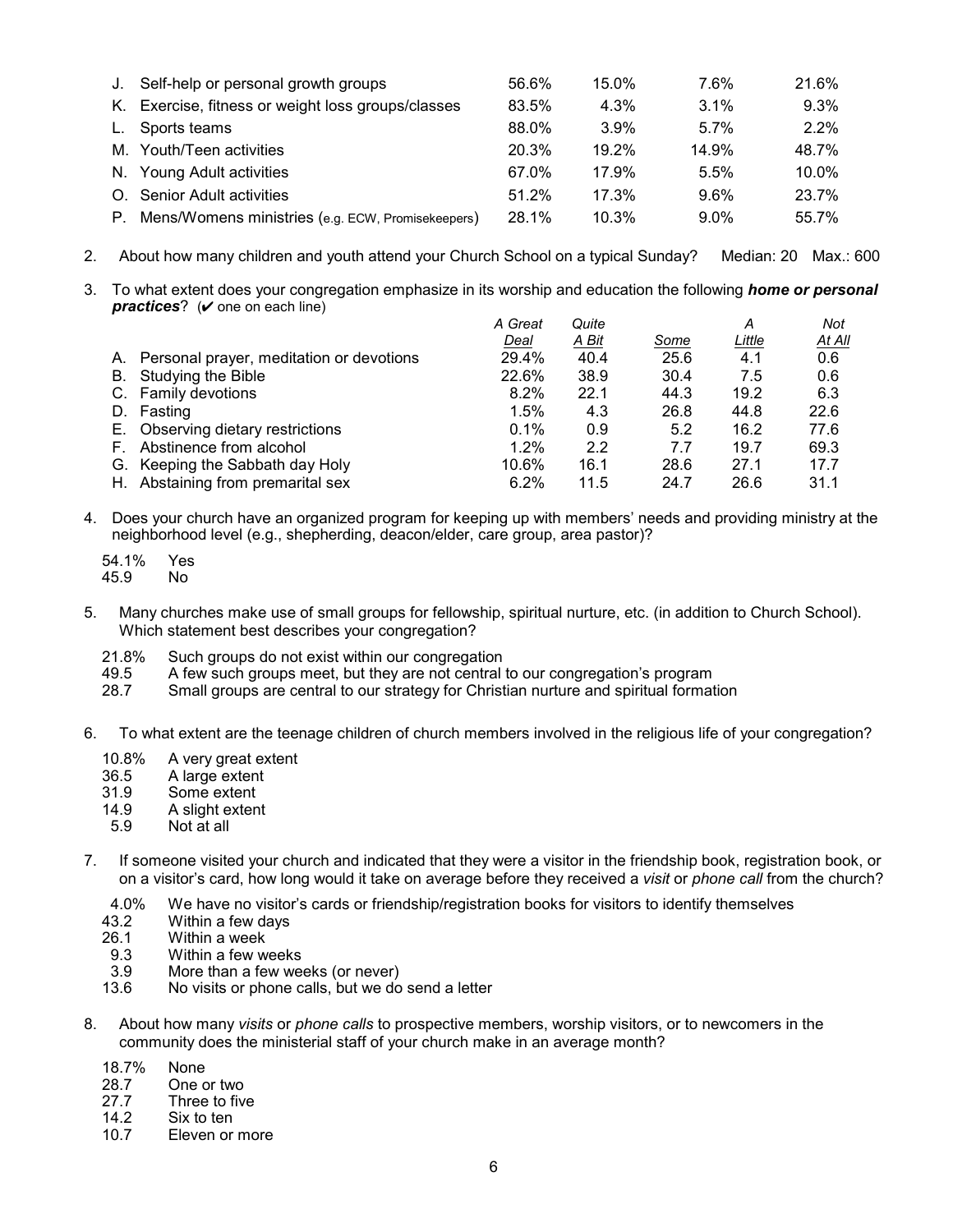- 9. To what extent are your church members involved in recruiting new members?
	- 3.5% A very great extent<br>18.2 A large extent
	- 18.2 A large extent<br>39.2 Some extent
	- 39.2 Some extent<br>34.4 A slight exten
	- 34.4 A slight extent<br>4.8 Not at all
	- Not at all
- 10. Are efforts made to provide special parking or seating for visitors to your church?

| 23.4% | Yes |
|-------|-----|
| 76.6  | Nο  |

11. During the past 12 months, did your congregation do any of the following to reach out to nonmembers or less active members, or to make your church better known in your community?

|    |                                                                | <b>Yes</b>                |                                              | No. but church members                    |
|----|----------------------------------------------------------------|---------------------------|----------------------------------------------|-------------------------------------------|
|    | (✔ One on each line)                                           | Done in last<br>12 Months | <b>Would Support</b><br><b>This Activity</b> | <b>Would Not Support</b><br>This Activity |
| А. | Advertisements or stories in local newspapers                  | 82.4%                     | 14.4                                         | 3.2                                       |
| B. | Radio or television advertisements                             | 18.5%                     | 50.5                                         | 31.0                                      |
|    | Direct mail or distribution of announcements to area residents | 27.5%                     | 51.1                                         | 21.4                                      |
| D. | A programmed growth or evangelistic campaign                   | $13.4\%$                  | 53.8                                         | 32.7                                      |
| Е. | Efforts to identify and contact people who recently moved      |                           |                                              |                                           |
|    | into our congregation's area                                   | 24.1%                     | 65.1                                         | 10.8                                      |
| F. | Stressing the importance of sharing one's faith                | 52.9%                     | 37.7                                         | 9.4                                       |
| G. | Special worship services intended to attract the unchurched    |                           |                                              |                                           |
|    | ("bring a friend" or seeker services, revivals, etc.)          | 28.0%                     | 54.7                                         | 17.3                                      |
|    | H. Special programs (parenting classes, concerts, festivals)   |                           |                                              |                                           |
|    | intended to attract the unchurched in our community            | 41.1%                     | 48.4                                         | 10.5                                      |
|    | Phone calls or personal visits by the ministerial staff        | 74.3%                     | 23.0                                         | 2.7                                       |
| J. | Phone calls or personal visits by lay members                  | 61.1%                     | 33.3                                         | 5.6                                       |

12. During the last 12 months, was your congregation involved in any of the following types of inter-congregational, ecumenical or interfaith activities? (Note: totals will not sum to 100% due to multiple "yes" responses)

|    |                                                   |       | Yes, with other congregations or persons |                         |                     |  |
|----|---------------------------------------------------|-------|------------------------------------------|-------------------------|---------------------|--|
|    | $(\vee$ each "yes" that applies)                  |       | From the                                 | From other<br>Christian | From other<br>Faith |  |
|    |                                                   | No    | Episcopal Church                         | <b>Denominations</b>    | <b>Traditions</b>   |  |
|    | A. Joint worship services                         | 23.4% | 39.2%                                    | 56.6%                   | 12.2%               |  |
| В. | Joint celebrations or programs other than worship | 29.8% | 32.9%                                    | 46.2%                   | 11.8%               |  |
|    | C. Joint service projects                         | 26.3% | 30.4%                                    | 52.4%                   | 10.9%               |  |
| D. | Councils of churches or ministerial associations  | 25.4% | 31.4%                                    | 57.8%                   | 13.6%               |  |

13. In the past 12 months, did your congregation provide, or cooperate in providing, any of the following services for your own congregationís members or for people in the community? (**Note**: totals will not sum to 100% due to multiple "yes" responses)

|  |                                                      |           | Yes, check all that apply |                         |  |
|--|------------------------------------------------------|-----------|---------------------------|-------------------------|--|
|  |                                                      |           | <b>Provided directly</b>  | Cooperated With Another |  |
|  | $(\vee$ each "yes" that applies)                     |           | By Your                   | Congregation, Agency,   |  |
|  |                                                      | <u>No</u> | Congregation              | or Organization         |  |
|  | A. Food pantry, soup kitchen or food donations       | 3.5%      | 53.7%                     | 63.0%                   |  |
|  | B. Cash or vouchers given to families or individuals | 19.0%     | 61.7%                     | 31.9%                   |  |
|  | C. Thrift store or thrift store donations            | 31.9%     | 39.1%                     | 35.0%                   |  |
|  | Temporary or permanent shelter/housing               | 46.6%     | 21.0%                     | 37.2%                   |  |
|  | E. Counseling services or support groups             | 39.0%     | 37.2%                     | 29.0%                   |  |
|  |                                                      |           |                           |                         |  |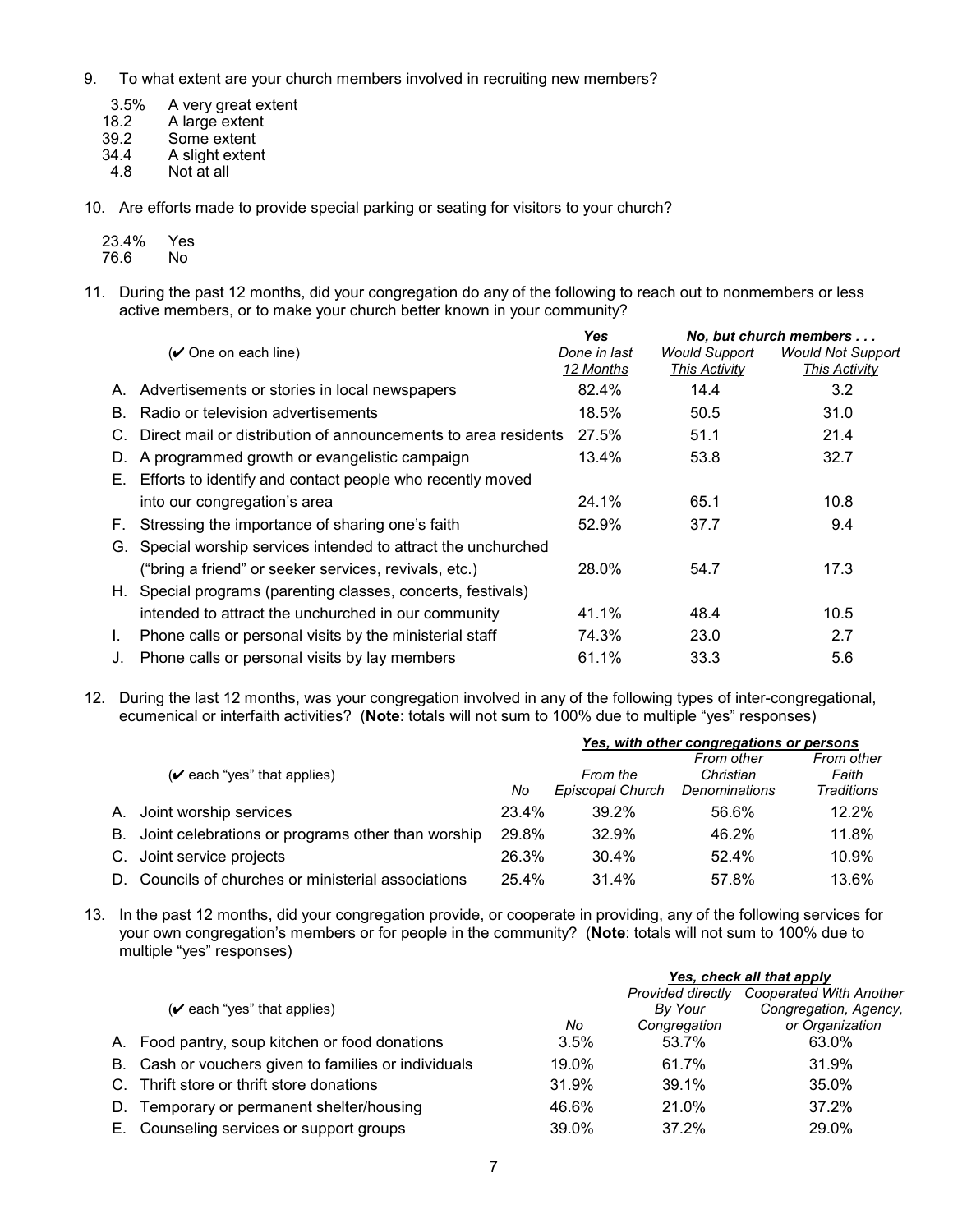|    | F. Substance abuse & 12-step recovery programs        | 38.0% | 37.4% | 28.4%    |
|----|-------------------------------------------------------|-------|-------|----------|
| G. | Day care, pre-school, before/after-school programs    | 65.2% | 25.3% | 11.6%    |
|    | H. Tutoring or literacy programs                      | 71.5% | 15.0% | 15.9%    |
| L. | Voter registration or voter education                 | 88.0% | 8.1%  | 4.7%     |
| J. | Organized social issue advocacy                       | 72.6% | 15.4% | 16.3%    |
|    | K. Employment counseling, placement or training       | 83.8% | 6.0%  | $11.1\%$ |
| L. | Health programs, clinics, health education            | 67.5% | 17.5% | 17.4%    |
|    | M. Hospital, nursing home or assisted care facilities | 54.6% | 33.2% | 17.2%    |
|    | N. Prison or jail ministry                            | 65.7% | 22.4% | 15.9%    |
| O. | Community organizing                                  | 71.0% | 13.4% | 18.8%    |
| Р. | Program for migrants or immigrants                    | 85.5% | 5.4%  | $9.7\%$  |
|    | Q. Senior citizen programs (other than housing)       | 57.1% | 24.5% | 24.2%    |

14. In a typical month, about how many people *do you estimate* are served through the services your congregation directly provides? Median: 60 Maximum: 9,000

# **V. Leadership and Organizational Dynamics**

1. Please describe your current rector or vicar by checking all of the boxes that apply or filling in the requested information.

A. Age Median: 53 Minimum: 30 Maximum: 89

- B. Employment Status
- 97.0% Paid
- 3.0 Volunteer
- C. Full time/Part time
- 71.3% Full time
- 1.0 Full time, supplemented by outside employment 27.8 Part time
- Part time
	- If **Part Time** does s/he also:
		- a) Serve another congregation

| 42.9% | Yes |
|-------|-----|
| 57.1  | No  |
|       |     |

b) Work a secular job

| 30.5% | Yes |
|-------|-----|
| 69.5  | No  |

- D. Gender
- 83.2% Male<br>16.8 Fema
- Female
	- E. Type of call
- 87.5% Regular call<br>12.5 Temporary/li 12.5 Temporary/Interim
	- F. Highest Level of Education
- 
- 0.0% High school diploma or less<br>1.2 Some college or technical 1.2 Some college or technical<br>22.7 College Bachelor's Degree
- 22.7 College Bachelor's Degree<br>59.1 Masters Degree
- 59.1 Masters Degree<br>17.0 Doctoral Degree
- Doctoral Degree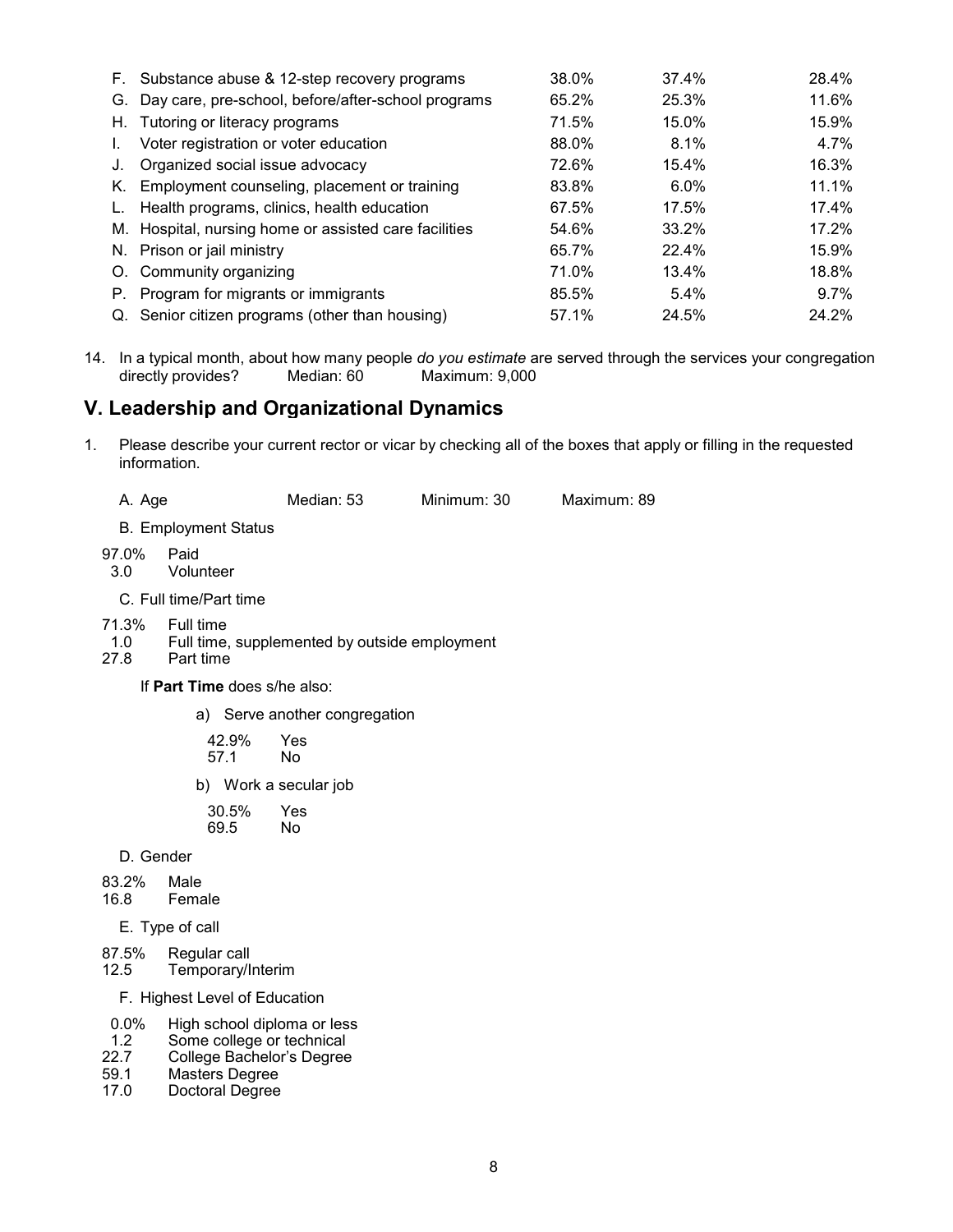#### G. Highest Level of ministerial education

- 0.5% None
- 1.1 Certificate or correspondence program<br>5.3 Bible college or some seminary
- 5.3 Bible college or some seminary<br>76.8 Seminary Masters Degree (e.g.,
- Seminary Masters Degree (e.g., M.Div., M.R.E.)
- 16.3 Post-Masters seminary degree (e.g., D.Min., Ph.D.)
	- H. Race/ethnicity
- 0.7% American Indian/Alaska Native<br>0.4 Asian
- 0.4 Asian<br>0.0 Native
- 0.0 Native Hawaiian/Other Pacific Islander<br>2.5 Black or African American
- 2.5 Black or African American<br>1.6 Hispanic or Latino/a
- Hispanic or Latino/a
- 93.8 White<br>1.0 Other
- Other
- I. This person became your rector or vicar in what year?

| 5.1% 2000 | (Note: the survey was mailed in the spring of 2000) |  |
|-----------|-----------------------------------------------------|--|

- 16.9 1999<br>10.6 1998
- $\frac{10.6}{6.8}$
- 1997
- 14.3 1995-1996
- 25.3 1990-1994
- 1966-1989
- 2. How well would most of your members say the following statements describe your rector or vicar?

|    |                                          | Verv<br>Well | Quite<br>Well | Some-<br>What | Slightly | Not<br>At All |
|----|------------------------------------------|--------------|---------------|---------------|----------|---------------|
| А. | Good preacher                            | 49.2%        | 43.0          | 6.3           | 0.7      | 0.7           |
| В. | Knows how to get people to work together | 28.5%        | 51.8          | 17.7          | 1.8      | 0.3           |
|    | Charismatic leader                       | 14.8%        | 28.9          | 36.3          | 15.0     | 5.0           |
| D. | Cares about people                       | 56.2%        | 37.4          | 6.4           | 0.0      | 0.0           |
| Е. | Effective administrator                  | 21.0%        | 40.4          | 30.0          | 6.4      | 2.2           |
| F. | Has a close relationship with God        | 51.6%        | 41.8          | 5.7           | 0.8      | 0.0           |
| G. | Generates enthusiasm                     | 33.4%        | 43.3          | 20.3          | 2.1      | 0.9           |
| Н. | Has a clear vision for the congregation  | 33.0%        | 43.0          | 20.0          | 3.0      | 1.0           |
|    | Knows how to get things done             | 28.0%        | 45.8          | 21.9          | 3.5      | 0.8           |
|    | Knows the Bible                          | 49.0%        | 43.9          | 6.7           | 0.4      | 0.0           |
| K. | Mediates conflict                        | 18.7%        | 48.7          | 26.8          | 4.3      | 1.6           |
|    | Hard worker                              | 56.7%        | 32.4          | 9.1           | 1.4      | 0.4           |
| М. | Evangelistic                             | 20.9%        | 30.1          | 35.4          | 11.0     | 2.6           |
| N. | Effective teacher                        | 48.5%        | 38.7          | 11.2          | 1.0      | 0.5           |
|    |                                          |              |               |               |          |               |

3. How many rectors or vicars, including the current one, have served this church during the past 10 years?

- 28.5% One
- $40.4$ <br> $20.3$
- 20.3 Three<br>7.1 Four **Four**
- 
- 3.7 Five or more

4. How many years did the previous rector or vicar serve this congregation? Median: 7.0

- 
- 5.2% One year<br>8.7 Two years
- 8.7 Two years<br>17.9 Three or fo Three or four years
- 23.7 Five to seven years<br>20.4 Eight to eleven year
- Eight to eleven years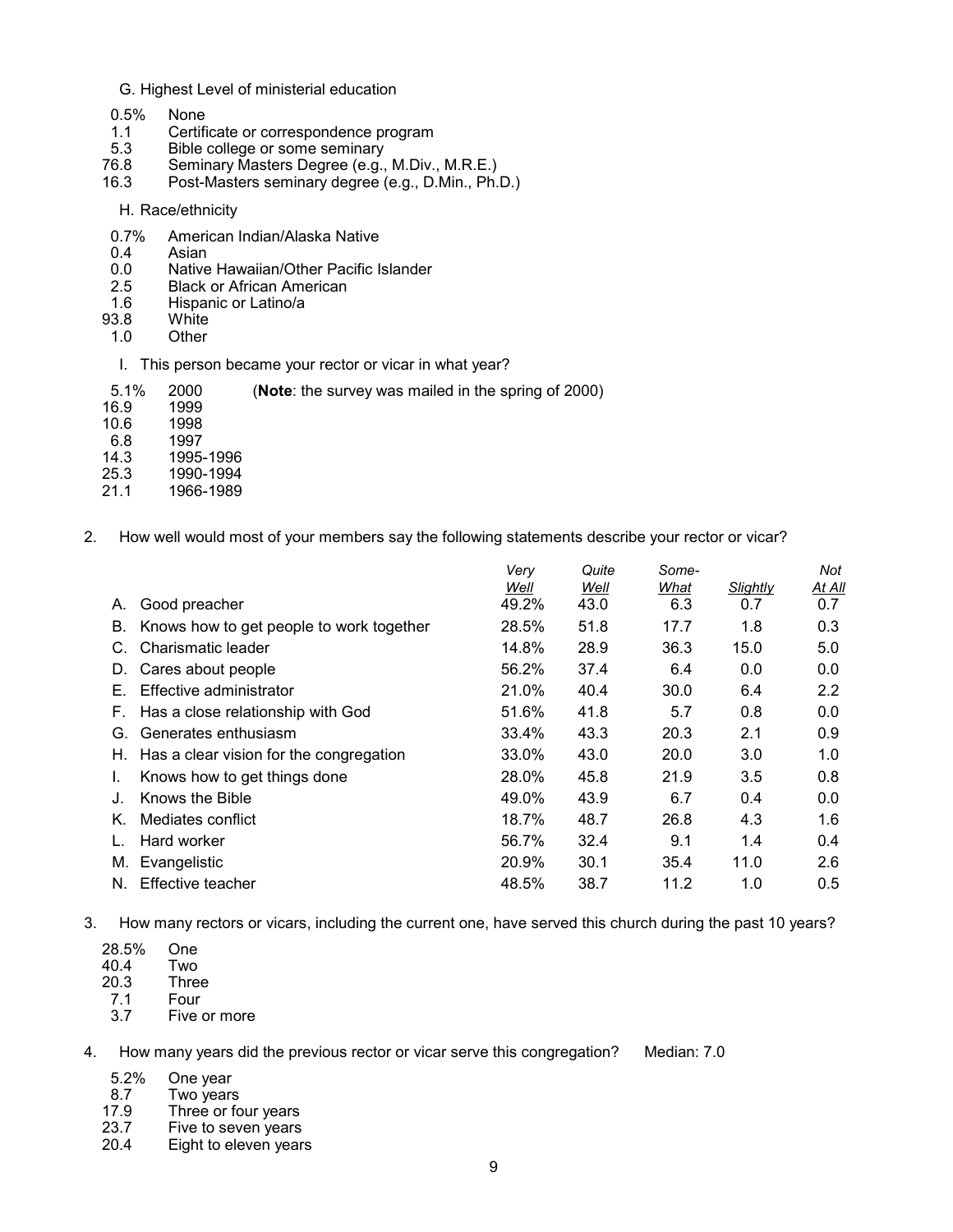- 16.3 Twelve to twenty years
- 7.7 More than twenty years
- 5. How many paid, ministerial staff and program staff does this congregation have (including the current priest)? A. Number full time, paid
	- 24.6% None<br>48.8 One
	- $48.8$
	- 11.3 Two<br>15.3 Thre
	- Three or more

B. Number part time, paid

- 19.2% None<br>32.3 One
- $32.3$
- 17.6 Two
- 13.6 Three<br>17.2 Four o
- Four or more
- 6. How easy or difficult is it for your church to recruit people for volunteer leadership roles?  $(V \text{ one})$ 
	- 29.4% We have no problem recruiting volunteer leaders
	- 62.1% Recruiting volunteer leaders is a continual challenge, but we eventually find enough willing people 6.5% We can't find enough people
	- We can't find enough people who are willing to serve
- 7. During the last *five years* has your congregation experienced any disagreements or conflicts in the following areas?  $(\vee)$  one on each line)

|    |                                        |       | Yes, and it was: |                       |                     |
|----|----------------------------------------|-------|------------------|-----------------------|---------------------|
|    |                                        | No    | Very<br>Serious  | Moderately<br>Serious | Not Very<br>Serious |
| А. | Theology                               | 71.5% | 3.6              | 6.8                   | 18.1                |
| В. | Money/Finances/Budget                  | 41.5% | 10.9             | 22.0                  | 25.6                |
|    | How worship is conducted               | 50.6% | 5.9              | 12.9                  | 30.5                |
| D. | Program/mission priorities or emphases | 57.4% | 5.3              | 9.7                   | 27.5                |
|    | Who should make a decision             | 48.0% | 10.2             | 16.1                  | 25.7                |
|    | F. Priest's leadership style           | 48.2% | 16.7             | 13.7                  | 21.3                |
| G. | Priest's personal behavior             | 70.8% | 10.7             | 5.9                   | 12.6                |
| Н. | Member's personal behavior             | 57.4% | 6.9              | 14.5                  | 21.3                |
|    | Other                                  | 88.9% | 5.8              | 3.4                   | 1.9                 |

- 8. If your congregation experienced serious conflict in any of the above areas in the past five years, was the conflict resolved or does it still affect the life of your congregation?  $(\vee$  one)
	- 26.4% All conflicts were resolved with no negative consequences<br>39.6 All conflicts were resolved, but resulted in some negative co
	- 39.6 All conflicts were resolved, but resulted in some negative consequences (people left the church, etc.)<br>27.7 Some conflict still exists, but it is no longer serious
	- 27.7 Some conflict still exists, but it is no longer serious<br>6.3 We still have serious conflict in this congregation
	- We still have serious conflict in this congregation
- 9. When your congregation purchases worship, educational, stewardship, evangelism, etc. materials or supplies, does it purchase them:  $(v$  one)
	- 4.2% Exclusively from within the Episcopal Church
	- 48.3 Primarily from within the Episcopal Church<br>39.8 From a pretty even balance between Episc
	- 9.8 From a pretty even balance between Episcopal and non-Episcopal sources<br>6.8 Primarily from outside the Episcopal Church
	- Primarily from outside the Episcopal Church
	- 0.9 Exclusively from outside the Episcopal Church
- 10. Which **one** of the following three statements best describes your congregation? ( $\vee$  one)
	- 1.5% Our congregation has definite expectations for members that are strictly enforced<br>46.8 Our congregation has fairly clear expectations for members, but the enforcement
	- Our congregation has fairly clear expectations for members, but the enforcement of these expectations is not very strict
	- 51.6 Our congregation has only implicit expectations for members that are seldom, if ever, enforced